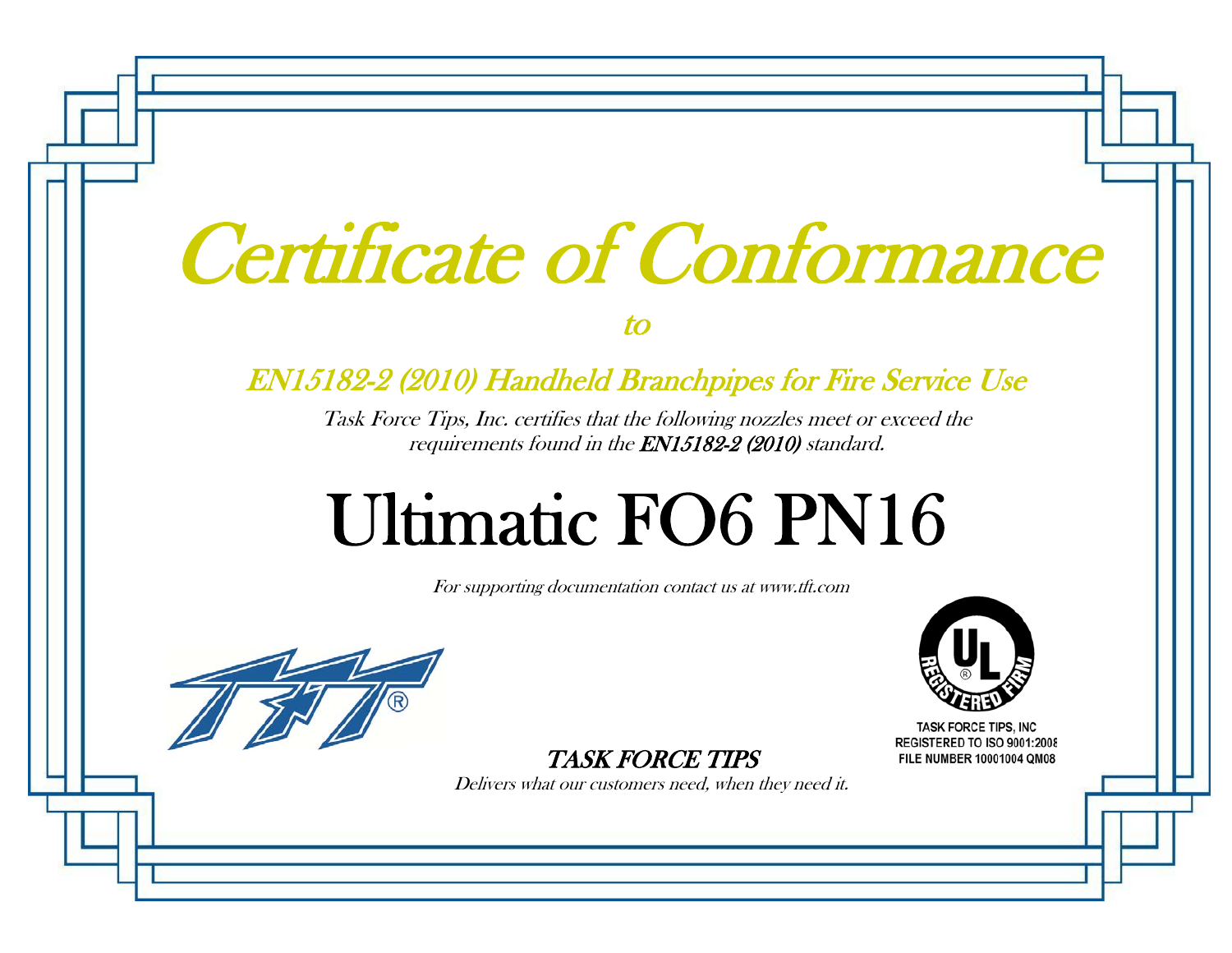#### **Annex C**

#### (normative)

#### **Datasheet for hand-held branchpipes for fire service use**

#### **C.1 General**

**NOTE 1** The symbol \* means "where applicable" in the whole datasheet

**NOTE 2** Actual test results can be entered in the data sheet when these results exceed the minimum requirements given in this Standard

#### **C.2 General data**

| 1.1 Manufacturer | Task Force Tips, Inc. - Valparaiso, IN - USA |
|------------------|----------------------------------------------|
| 1.2 Type         | <b>Ultimatic FO6 PN16</b>                    |

| <b>1.3</b> Type according to EN | Type 4.1 |
|---------------------------------|----------|
| 15182-1 Annex A                 |          |

| 1.4 Flowrate (I/min) at $p_R$ | 400 I/min @ 6 bar |
|-------------------------------|-------------------|
| 1.5 Flow settings *           | $0 - 400$ I/min   |

| $\overline{\phantom{a}}$<br>$\overline{\phantom{a}}$<br>sprav <sup>*</sup><br>--<br>$\sim$<br>റ്റ<br>vu⊢ | r. II<br>one<br>. |
|----------------------------------------------------------------------------------------------------------|-------------------|

#### **C.3 Flow pressure chart**

Use the following symbols to represent different types of cone spray:



Use the following symbols to represent flow at spray types (NN represents throw in METERS):

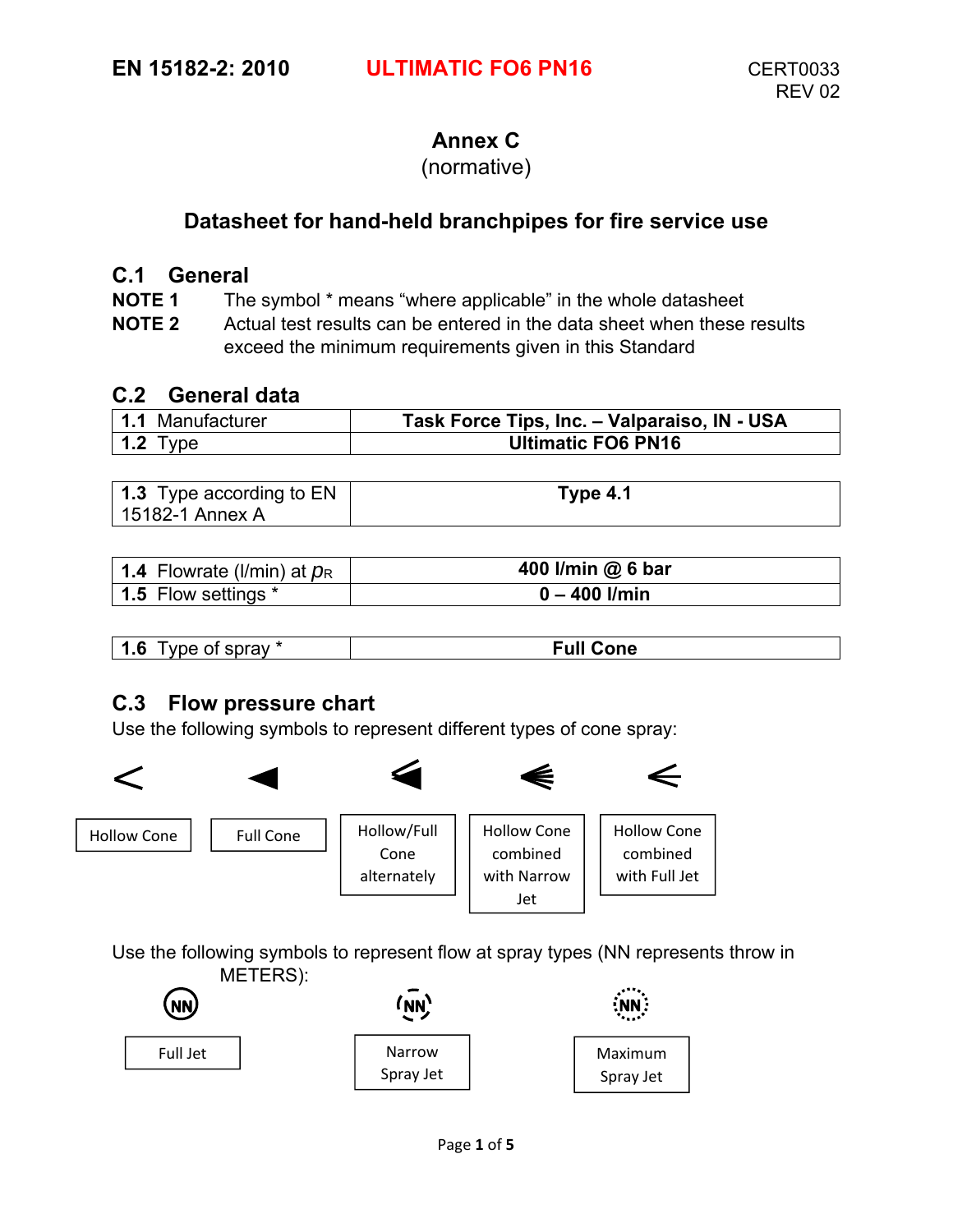### **EN 15182-2: 2010 ULTIMATIC FO6 PN16** CERT0033

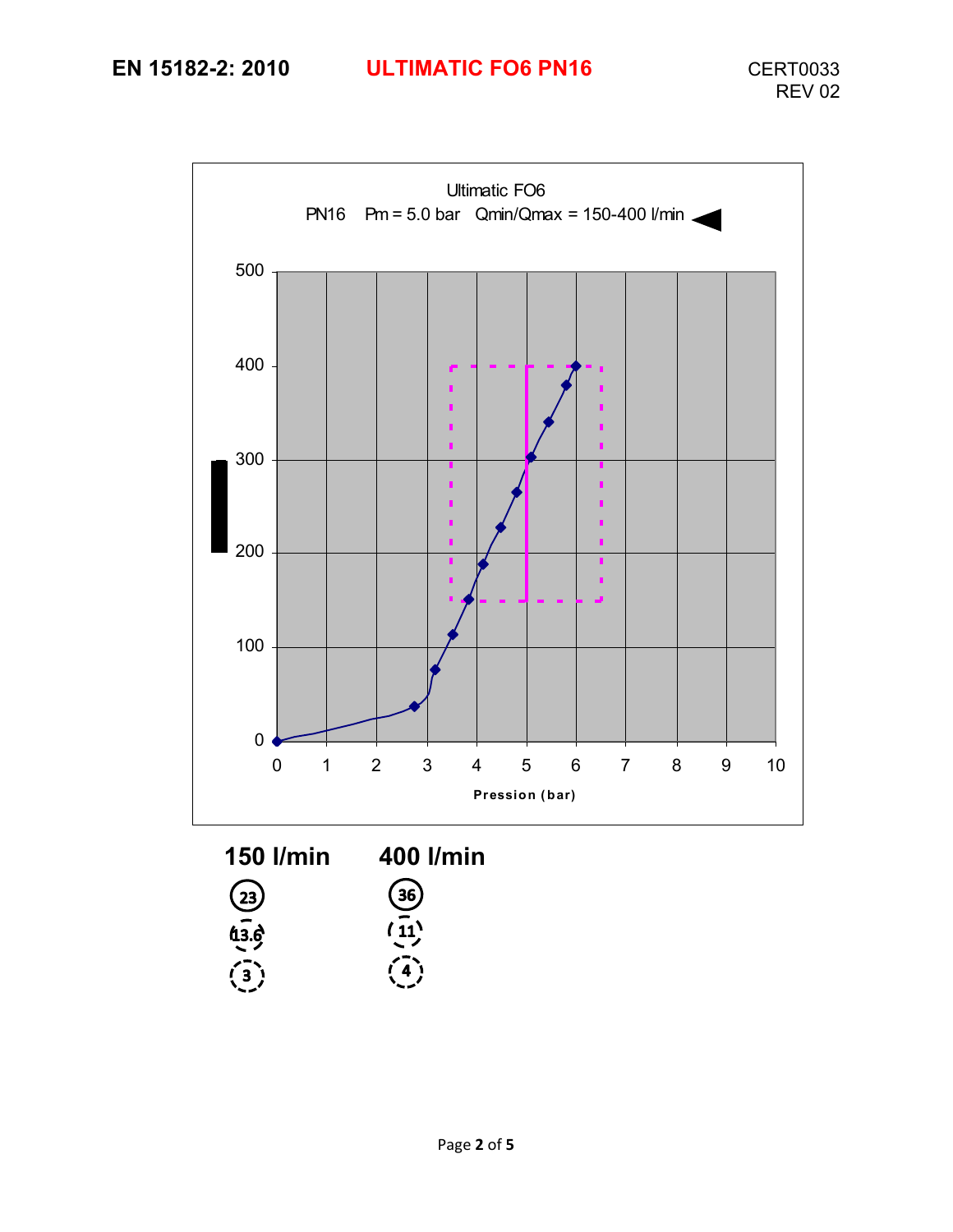#### **C.4 Operational devices**

| 3.1 Fitting system           | <b>Swiveling Coupling</b>  |
|------------------------------|----------------------------|
| 3.2 Gripping device          | <b>Pistol Grip</b>         |
| 3.3 Open/shut-off device *   | Slide Valve                |
| 3.4 Jet/spray system *       | Rotating operating element |
| 3.5 Flow adjustment system * | Slide Valve                |

#### **C.5 Requirements**

|                               | <b>Relevant sub</b> | <b>Item</b>                                  | <b>Minimum</b>                | <b>Test</b>   |
|-------------------------------|---------------------|----------------------------------------------|-------------------------------|---------------|
|                               | clause              |                                              | Requirement                   | <b>Result</b> |
|                               | number              |                                              |                               |               |
|                               | per standard        |                                              |                               |               |
|                               | EN 15182-2/4.2.1    | Dimensions (mm)                              | $\leq 450x300x150$            | 270x120x239   |
|                               | EN 15182-2/4.2.1    | Mass (kg)                                    | $\leq 3.5$                    | 1.4           |
|                               | EN 15182-2/4.2.2    | Torques needed for moving operating elements |                               |               |
|                               |                     | $(N \cdot m)$                                |                               |               |
|                               |                     | Valve Handle (Bale)                          | $\leq 15$                     | 3.36          |
|                               |                     | Open Valve with Trigger                      | $\leq 15$                     | 2.60          |
|                               |                     | <b>Engage Trigger Lock</b>                   | $\leq 15$                     | .113          |
|                               |                     | Disengage Trigger Lock                       | $\leq 15$                     | 1.56          |
| <b>OPERATING AND HANDLING</b> |                     | Flow adjustment                              | $\leq 15$                     | 3.36          |
|                               |                     | element                                      |                               |               |
|                               |                     | Jet adjustment element                       | $\leq 10$                     | 0.5           |
|                               |                     | Rotating inlet element                       | $\leq 5$                      | 0.9           |
|                               | EN 15182-2/4.2.3    | Flow adjustment *                            |                               |               |
|                               |                     | Rotation from minimal                        | ≤ 180°                        | N/A           |
|                               |                     | to maximal flow                              |                               |               |
|                               | EN 15182-2/4.2.4    | Jet adjustment *                             |                               |               |
|                               |                     | Rotation from straight                       | $70^{\circ}$ - 180 $^{\circ}$ | 138°          |
|                               |                     | jet to wide spray jet with                   |                               |               |
|                               |                     | a minimal spray angle<br>of 100°             |                               |               |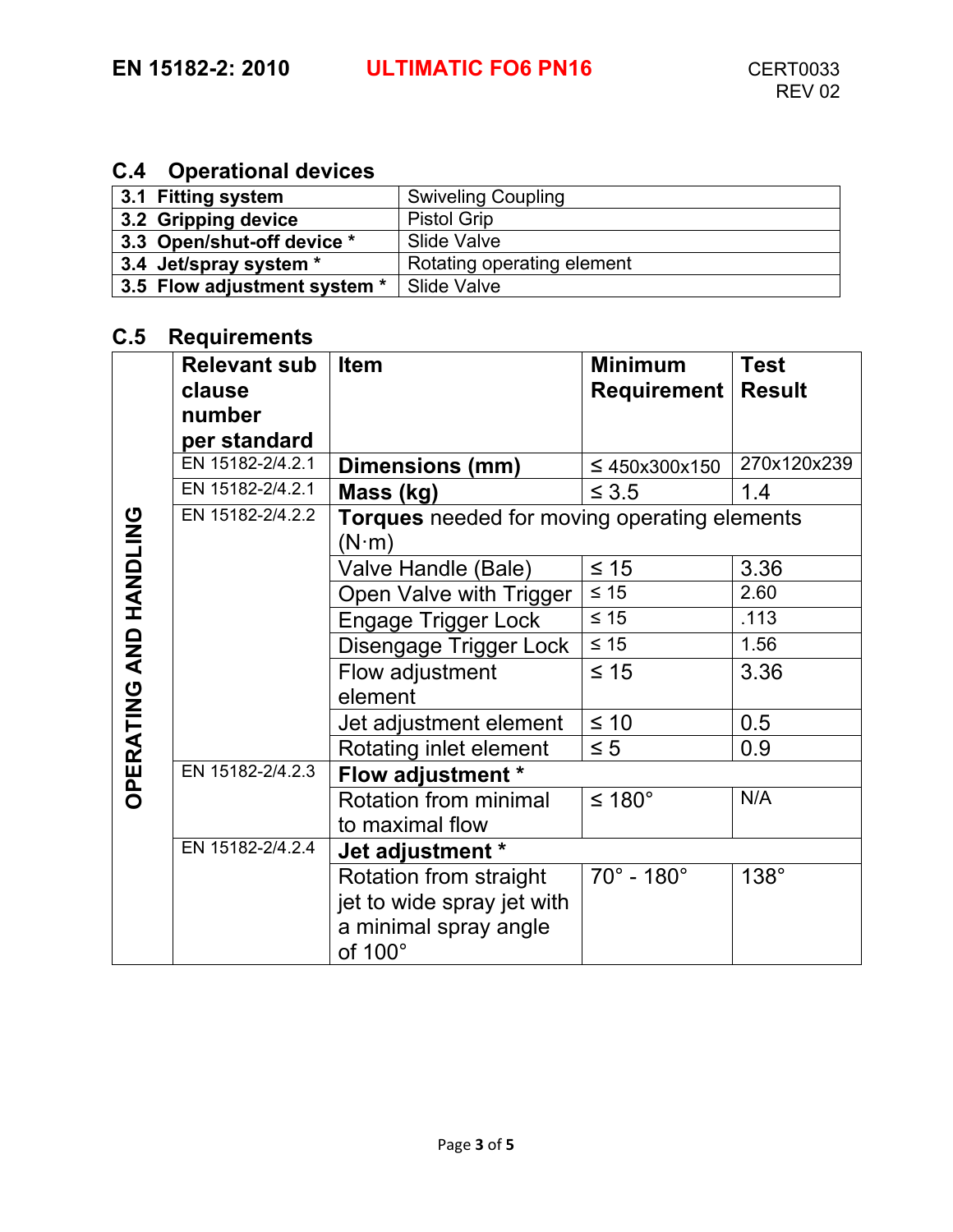|             | <b>Relevant sub</b><br>clause<br>number<br>per standard | <b>Item</b>               | <b>Minimum</b><br><b>Requirement</b> | <b>Test</b><br><b>Result</b>      |
|-------------|---------------------------------------------------------|---------------------------|--------------------------------------|-----------------------------------|
|             | EN 15182-2/4.3.3                                        | Effective throw (m)       | 32.5                                 | 36                                |
|             |                                                         | Spray jet *               |                                      |                                   |
|             | EN 15182-2/4.3.4                                        | Wide spray jet *: angle   | $\geq 100^{\circ}$                   | $113^\circ$                       |
| PERFORMANCE | EN 15182-2/4.3.5                                        | Narrow spray jet *: angle | $\geq 30^{\circ}$                    | $60^\circ$<br>(Armada<br>versions |
|             |                                                         |                           |                                      | $30^{\circ} - 50^{\circ}$         |

|         | <b>Relevant sub</b><br>clause<br>number<br>per standard | <b>Item</b>                        | <b>Minimum</b><br><b>Requirement</b>               | <b>Test</b><br><b>Result</b> |
|---------|---------------------------------------------------------|------------------------------------|----------------------------------------------------|------------------------------|
| PHYSICS | EN 15182-1/7.2.2                                        | Sensitivity to frost (°C)          | Operational<br>after 30 min<br>$(-15\pm2)$ °C<br>@ | <b>PASS</b>                  |
|         | EN 15182-1/7.2.1                                        | Sensitivity to heat (° C)          | Operational<br>after 24 h $@$<br>$(55\pm2)$ °C     | <b>PASS</b>                  |
|         | EN 15182-1/6.3.1                                        | <b>Non-obstruction test</b><br>(mm | 4.76                                               | <b>PASS</b>                  |
|         | EN 15182-2/4.3.1                                        | Burst pressure (bar)               | $\geq 60$ bar                                      | <b>PASS</b>                  |

#### **C.6 Operational extra data (no requirements)**

| <b>Relevant sub</b><br>clause number<br>per standard | <b>Item</b>    | <b>Test Result</b>                        |
|------------------------------------------------------|----------------|-------------------------------------------|
| <b>Ageing tests</b>                                  |                |                                           |
|                                                      | UV test        |                                           |
|                                                      | Ozone test     |                                           |
|                                                      | Corrosion test | <b>HARDCOAT EXCEED</b><br><b>MILITARY</b> |